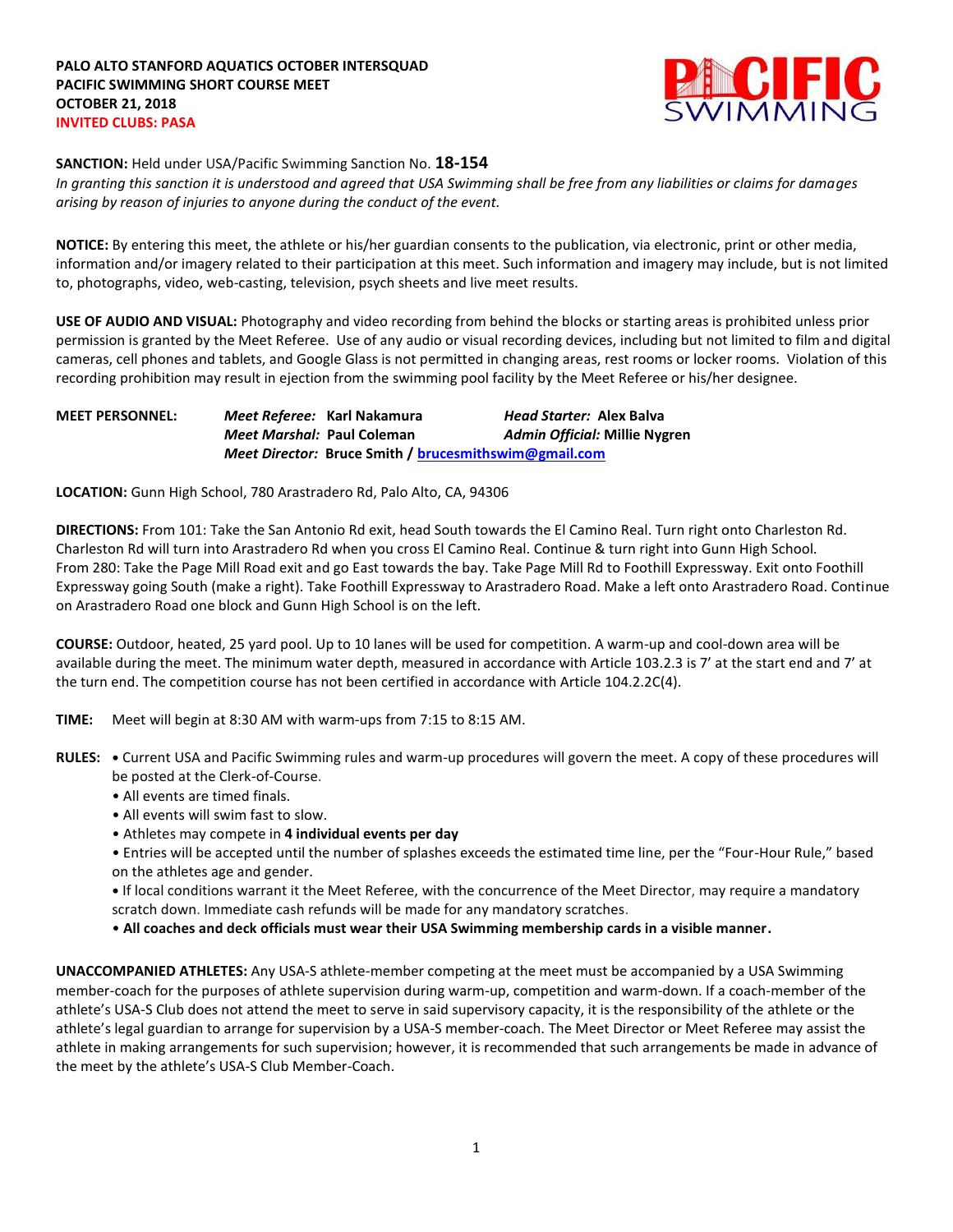**RACING STARTS:** Athletes must be certified by a USA-S member-coach as being proficient in performing a racing start, or must start the race in the water. It is the responsibility of the athlete or the athlete's legal guardian to ensure compliance with this requirement.

**RESTRICTIONS:** • Smoking and the use of other tobacco products is prohibited on the pool deck, in the locker rooms, in spectator

seating, on standing areas and in all areas used by athletes, during the meet and during warm-up periods.

- Sale and use of alcoholic beverages is prohibited in all areas of the meet venue.
- No glass containers are allowed in the meet venue.
- No propane heater is permitted except for snack bar/meet operations.
- All shelters must be properly secured.
- Changing into or out of swimsuits other than in locker rooms or other designated areas is prohibited.

• Destructive devices, to include but not limited to, explosive devices and equipment, firearms (open or concealed), blades, knives, mace, stun guns and blunt objects are strictly prohibited in the swimming facility and its surrounding areas. If observed, the Meet Referee or his/her designee may ask that these devices be stored safely away from the public or removed from the facility. Noncompliance may result in the reporting to law enforcement authorities and ejection from the facility. Law enforcement officers (LEO) are exempt per applicable laws.

 Operation of a drone, or any other flying apparatus, is prohibited over the venue (pools, athlete/coach areas, spectator areas and open ceiling locker rooms) any time athletes, coaches, officials and/or spectators are present.

**ELIGIBILITY:** • Athletes must be current members of USA-S and enter their name and registration number on the meet entry card as they are shown on their Registration Card. If this is not done, it may be difficult to match the athlete with the registration and times database. The meet host will check all athlete registrations against the SWIMS database and if not found to be registered, the Meet Director shall accept the registration at the meet (a \$10 surcharge will be added to the regular registration fee). Duplicate registrations will be refunded by mail.

- Athletes must be a member of PASA. Athletes who are unattached, but participating with PASA are eligible to compete.
- Entries with **"NO TIME" will be ACCEPTED**, **except for the 500 Fr**, which will require an entry time for seeding.

• Entry times submitted for this meet will be checked against a computer database and may be changed in accordance with Pacific Swimming Entry Time Verification Procedures.

- Disabled athletes are welcome to attend this meet and should contact the Meet Director or Meet Referee regarding any
- special accommodations on entry times and seeding per Pacific Swimming policy.
- The athlete's age will be the age of the athlete on the first day of the meet.

**ENTRY FEES:** \$30 per athlete. One check must be made by each PASA site payable to the host site. Checks must be hand delivered to the meet director on the day of the meet. **Make check payable to**: **DBA-DKS**

**ENTRIES:** Option 1) Online Entries: Coaches will be provided a link for online entries. Option 2) Team Emailed Entries – a sd3 Hytek entry file may be emailed by a PASA site to the meet director - [brucesmithswim@gmail.com.](mailto:brucesmithswim@gmail.com) Please include a PDF Team Entry Report. Request a confirmation of receipt to ensure delivery of the email and file. Send meet entry file to the meet director. Option 3) **MAILED OR HAND DELIVERED ENTRIES: Will not be accepted**

**ENTRY DEADLINE:** Entries will be accepted until Thursday, October 11, 2018 at 11:59pm.

**CHECK-IN:** All sessions will be pre seeded.

**SCRATCHES:** Any athletes not reporting for or competing in an individual timed final event that they have entered shall not be penalized.

## **AWARDS:** None

**ADMISSION:** Free. A program will not be available. Heat Sheets may be available electronically and should be printed before the meet.

**SNACK BAR & HOSPITALITY:** A snack bar may be available throughout the competition. Hospitality will serve refreshments to deck officials, marshals, and coaches.